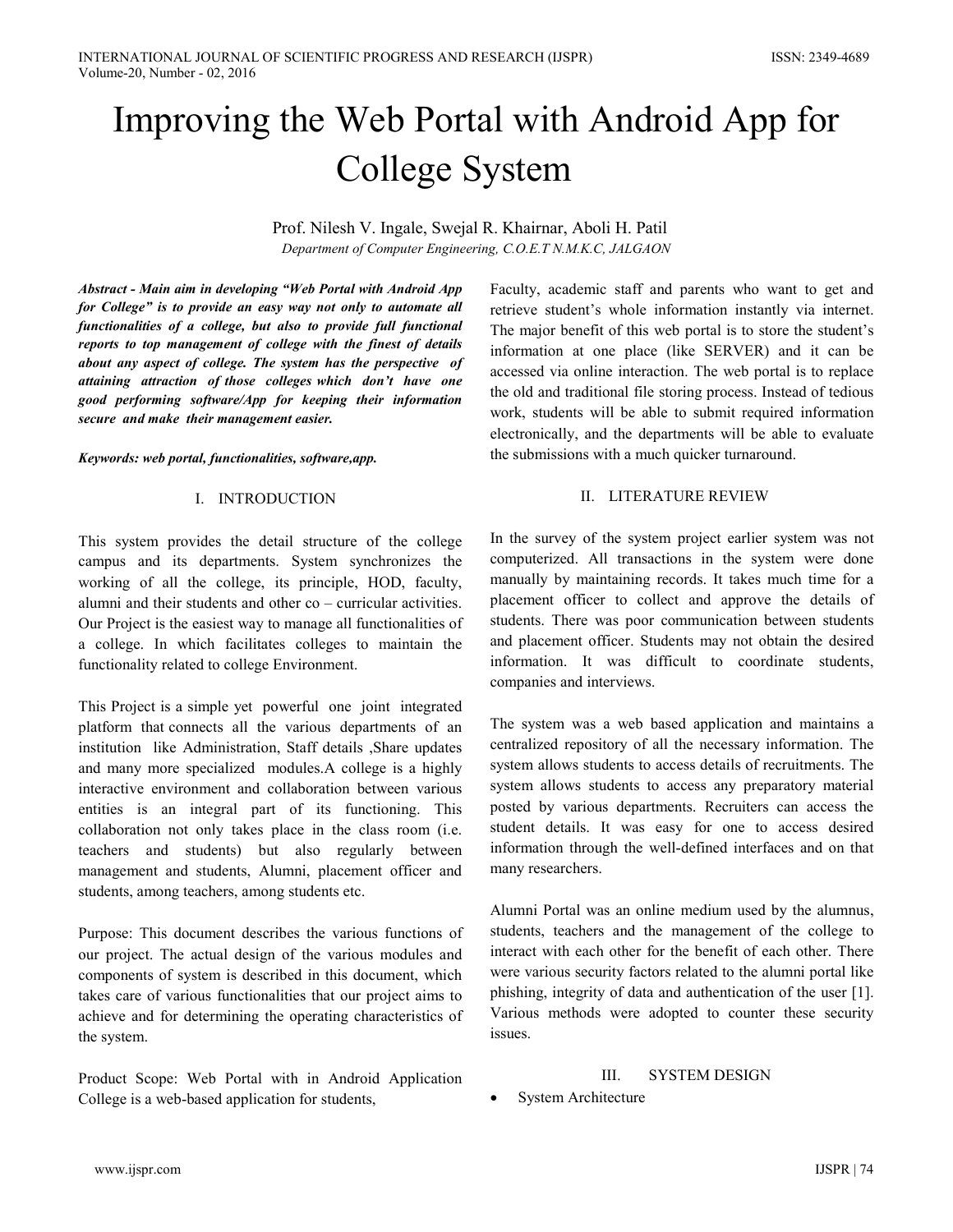

Fig System Architecture of the system

In system architecture, there are various modules like Admin module, HOD module, Faculty module, Alumni module and Students module. Here each module is connected with database through server of our app. When any module request for relevant data from server, our web portal/app provide that data from Database.

#### $IV.$ **IMPLEMANTATIONS**

Web Portal with Android Application for College is a webbased application that tracks current student's academic information. It maintains academic information for ready access by office staff, students, their faculty advisors, and committee members.

The Web portal with Android App for college has been modularized into following modules.

- Implementation details of modules:
	- 1. Admin:- Principle
	- 2. Client :- HOD, Facu lty, Students, Alumni
	- 3. Server

There are various sub module are following.

Login module:  $\circ$ 

> The purpose of this module is to provide entry to the system or website. Based on the type of login, the user is provided with various facilities and functionalities. The main function of this module is to allow the user to use web portal/app. This module provides two types of login: Admin login and Client login.

Administrator module  $\circ$ 

> In this module when the administrator will enter his/her user name and password, then he/she

willenter in to the administrator page and this page consists of following sub operation  $\&$  sub modules. Similarly following module working on individual operation as per authorize.

- HODmodule  $\circ$
- Faculty module  $\circ$
- Student module  $\circ$
- Alumni module  $\circ$



Figure. Flow Interface between User

Here, Students and Teachers are connected with Management and alumni, which is shown in figure of flow interface. So, flow interface between users helps all modules to interact with each other.

#### $V$ **ADVANTAGES & LIMITATIONS**

Your college community can share Day-to-Day notices, distribute study material, and do Day-to-Day discussions for knowledge sharing through Internet through your 'Official Web Portal for College with App'. You can also Invite Industry Experts and Corporate Representatives from anywhere in the World to get associated with you for a longterm! They can help enhance the Industry Readiness of your students.

- Advantages:  $\triangleright$ 
	- **Online Notice Boards**
	- **Online Document Sharing**  $\bullet$
	- Online College Calendar
	- Time Saved  $\bullet$
	- Efficiency of Use
- Limitations:  $\blacktriangleright$ 
	- Internet Connection is required.